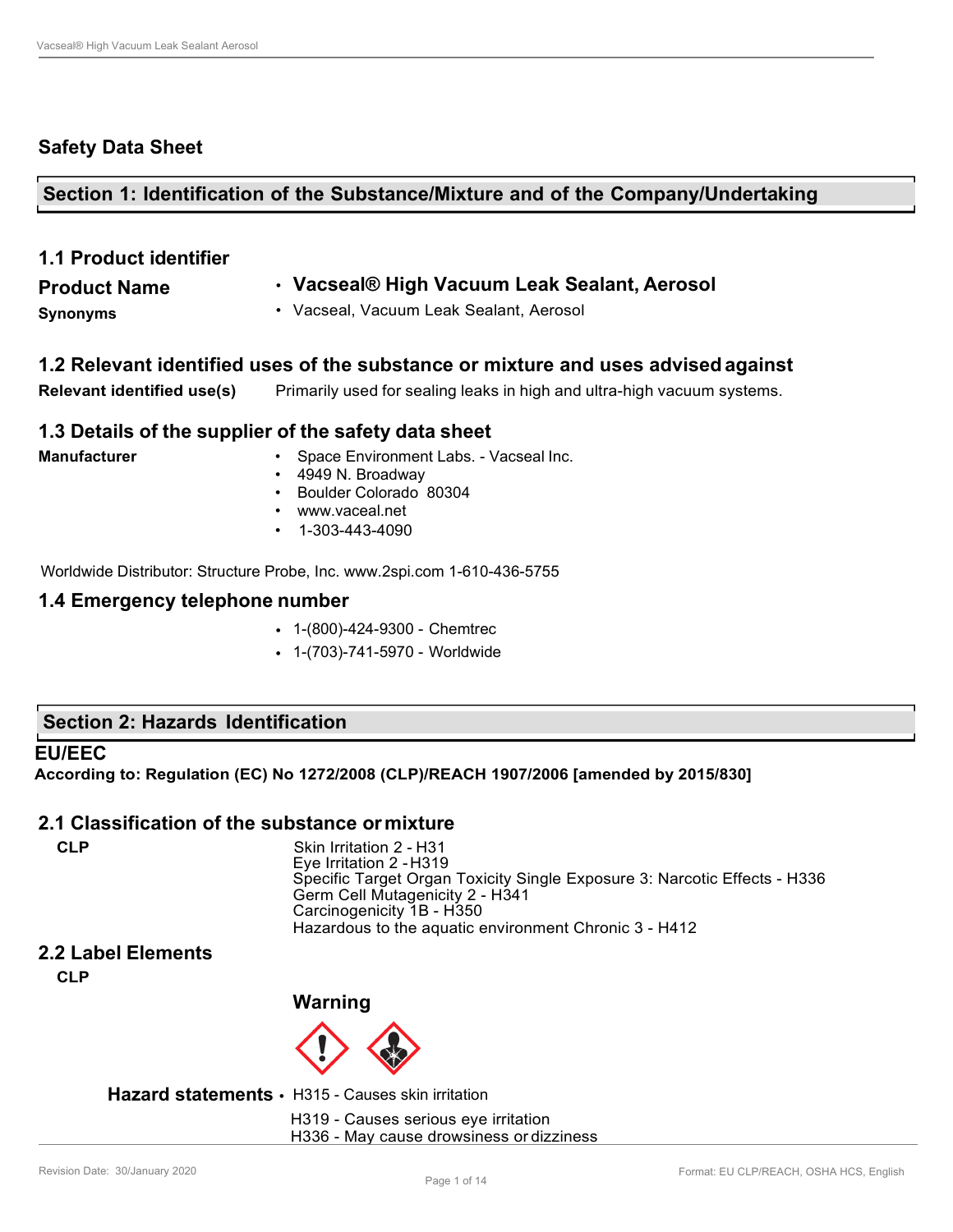| H341 - Suspected of causing genetic defects. |  |
|----------------------------------------------|--|
|                                              |  |

- H350 May cause cancer.
- H412 Harmful to aquatic life with long lasting effects

#### **Precautionary statements**

|                   | <b>Prevention •</b> P201 - Obtain special instructions before use.<br>P202 - Do not handle until all safety precautions have been read and understood.<br>P261 - Avoid breathing mist, vapors and/or spray.<br>P264 - Wash thoroughly after handling.<br>P271 - Use only outdoors or in a well-ventilated area.<br>P273 - Avoid release to the environment.<br>P280 - Wear protective gloves/protective clothing/eye protection/face protection.<br>P281 - Use personal protective equipment as required.                                                                                                            |
|-------------------|----------------------------------------------------------------------------------------------------------------------------------------------------------------------------------------------------------------------------------------------------------------------------------------------------------------------------------------------------------------------------------------------------------------------------------------------------------------------------------------------------------------------------------------------------------------------------------------------------------------------|
|                   | <b>Response •</b> P304+P340 - IF INHALED: Remove victim to fresh air, get medical attention.<br>P312 - Call a POISON CENTER or doctor/physician if you feel unwell.<br>P302+P352 - IF ON SKIN: Wash with plenty of soap and water.<br>P321 - Specific treatment, see supplemental first aid information.<br>P362 - Take off contaminated clothing and wash before reuse.<br>P332+P313 - If skin irritation occurs: Get medical advice/attention.<br>P305+P351+P338 - IF IN EYES: Rinse cautiously with water for several minutes.<br>Remove contact lenses, if possible, continue rinsing, get medical<br>attention. |
|                   | Storage/Disposal • P403+P233 - Store in a well-ventilated place. Keep container tightly closed.<br>P501 - Dispose of content and/or container in accordance with local, regional,<br>national, and/or international regulations.                                                                                                                                                                                                                                                                                                                                                                                     |
| 2.3 Other Hazards |                                                                                                                                                                                                                                                                                                                                                                                                                                                                                                                                                                                                                      |
| <b>CLP</b>        | • According to Regulation (EC) No. 1272/2008 (CLP) this material is considered<br>hazardous.                                                                                                                                                                                                                                                                                                                                                                                                                                                                                                                         |

#### **United States (US) According to: OSHA 29 CFR 1910.1200 HCS**

#### **2.1 Classification of the substance ormixture**

| <b>OSHA HCS 2012</b>      | Acute ToxicityOral 3<br>Skin Irritation 2<br>Eye Irritation 2                                                                  |
|---------------------------|--------------------------------------------------------------------------------------------------------------------------------|
|                           | Specific Target Organ Toxicity Single Exposure 3<br>Germ Cell Mutagenicity 2<br>Carcinogenicity 1A<br>Reproductive Toxicity 1B |
|                           | Specific Target Organ Toxicity Repeated Exposure 2                                                                             |
| <b>2.2 Label elements</b> |                                                                                                                                |
| <b>OSHA HCS 2012</b>      |                                                                                                                                |
|                           | Warning                                                                                                                        |

 $\bigoplus$ 

| <b>Hazard statements</b> Harmful if swallowed | Causes skin irritation<br>Causes serious eye irritation<br>May cause drowsiness or dizziness<br>Suspected of causing genetic defects. |
|-----------------------------------------------|---------------------------------------------------------------------------------------------------------------------------------------|
|                                               | May cause cancer.<br>May damage fertility or the unborn child.                                                                        |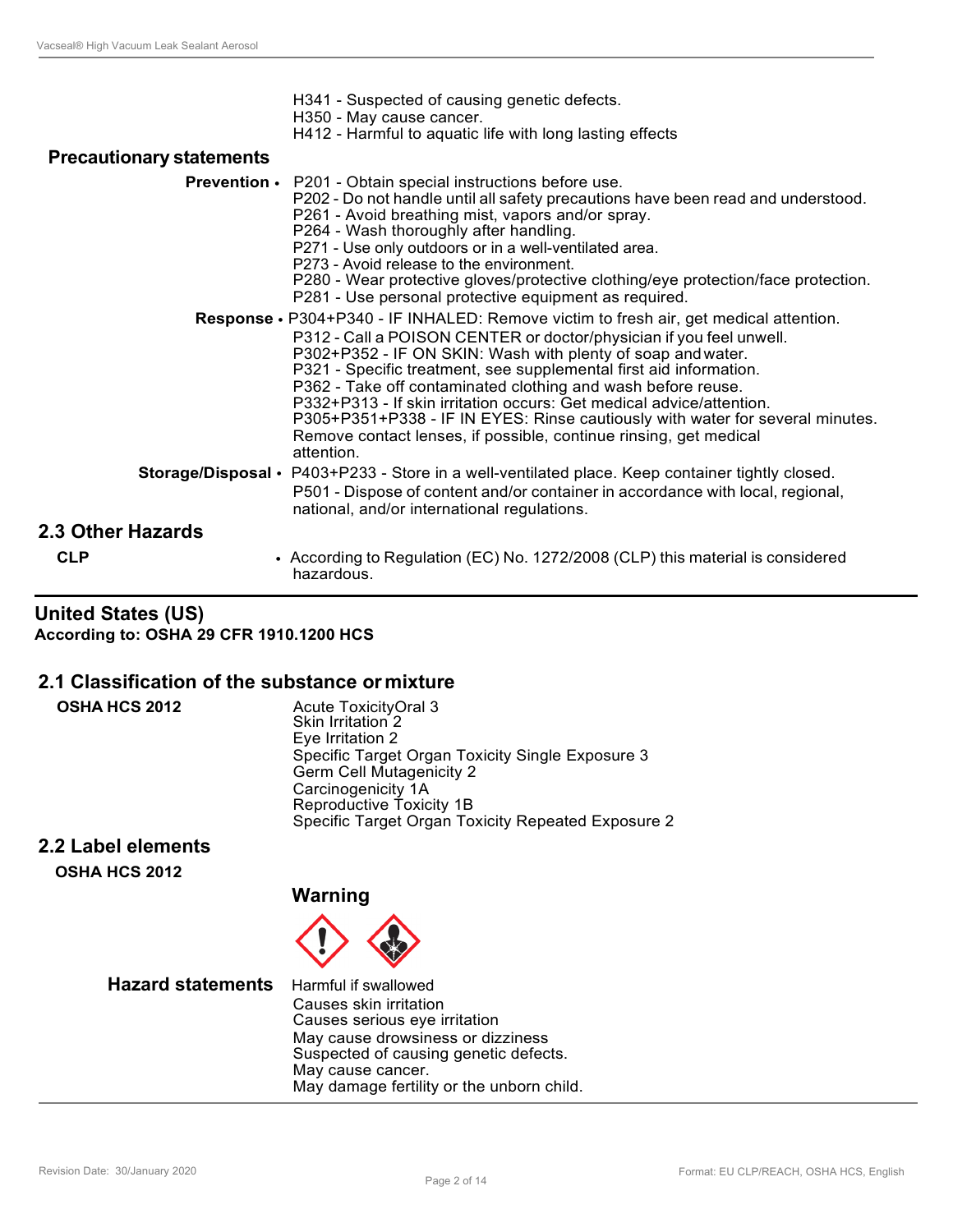|  |  |  | May cause damage to organs through prolonged or repeated exposure. |
|--|--|--|--------------------------------------------------------------------|
|  |  |  |                                                                    |
|  |  |  |                                                                    |
|  |  |  |                                                                    |

| <b>Precautionary statements</b> |                                                                                                                                                                                                                                                                                                                                                                                                                                                                                                                                                                                                                                                                                                   |
|---------------------------------|---------------------------------------------------------------------------------------------------------------------------------------------------------------------------------------------------------------------------------------------------------------------------------------------------------------------------------------------------------------------------------------------------------------------------------------------------------------------------------------------------------------------------------------------------------------------------------------------------------------------------------------------------------------------------------------------------|
|                                 | <b>Prevention •</b> Obtain special instructions before use.<br>Do not handle until all safety precautions have been read and understood.<br>Do not breathe mist, vapors and/or spray.<br>Wash thoroughly after handling.<br>Do not eat, drink or smoke when using this product.<br>Use only outdoors or in a well-ventilated area.<br>Wear protective gloves/protective clothing/eye protection/face protection.                                                                                                                                                                                                                                                                                  |
| <b>Response •</b>               | IF INHALED: Remove person to fresh air and keep comfortable for breathing.<br>Call a POISON CENTER or doctor/physician if you feel unwell.<br>If on skin: Wash with soap and water.<br>Specific treatment see supplemental first aid information.<br>Take off contaminated clothing and wash before reuse.<br>If skin irritation occurs: Get medical advice/attention.<br>IF IN EYES: Rinse cautiously with water for several minutes. Remove contact lenses,<br>continue rinsing and get medical attention.<br>If eye irritation persists: Get medical advice/attention.<br>IF SWALLOWED: Call a POISON CENTER, get medical attention.<br>IF exposed or concerned: Get medical advice/attention. |
|                                 | Storage/Disposal • Store in a well-ventilated place. Keep container tightly closed.<br>Dispose of content and/or container in accordance with local, regional, national, and/or                                                                                                                                                                                                                                                                                                                                                                                                                                                                                                                   |
|                                 | international regulations.<br><b>Supplemental information <math>\cdot</math></b> 10-20 percent of this product consists of an ingredient of unknown toxicity.                                                                                                                                                                                                                                                                                                                                                                                                                                                                                                                                     |
| 2.3 Other hazards               |                                                                                                                                                                                                                                                                                                                                                                                                                                                                                                                                                                                                                                                                                                   |
| <b>OSHA HCS 2012</b>            | • Under United States Regulations (29 CFR 1910.1200 - Hazard Communication<br>Standard), this product is considered hazardous.                                                                                                                                                                                                                                                                                                                                                                                                                                                                                                                                                                    |

### **Section 3 - Composition/Information on Ingredients**

#### **3.1 Substances**

• Material does not meet the criteria of a substance.

### **3.2 Mixtures**

| <b>Composition</b>     |                                                                                      |                  |                                                                                                                                           |                                                                                                                                                                                                                                                                                                |                 |  |
|------------------------|--------------------------------------------------------------------------------------|------------------|-------------------------------------------------------------------------------------------------------------------------------------------|------------------------------------------------------------------------------------------------------------------------------------------------------------------------------------------------------------------------------------------------------------------------------------------------|-----------------|--|
| <b>Chemical Name</b>   | <b>Identifiers</b>                                                                   | $\%$             | <b>LD50/LC50</b>                                                                                                                          | <b>Classifications According to Regulation/Directive</b>                                                                                                                                                                                                                                       | <b>Comments</b> |  |
| Trichloro-<br>ethylene | CAS:79-01-6<br>EC.<br>Number:201-<br>167-4<br><b>EU Index:602-</b><br>$027 - 00 - 9$ | 30%<br>TO<br>60% | Skin-Rabbit LD50 .<br>$>20$ g/kg<br>Inhalation-Rat<br>$LC50 \cdot 140700$<br>$mq/m3$ 1 Hour(s)<br>Ingestion/Oral-Rat<br>LD50 · 4920 mg/kg | EU CLP: Annex VI, Table 3.1: Carc. 1B, H350; Muta.<br>2, H341; Eye Irrit. 2, H319; Skin Irrit. 2, H315; STOT SE<br>3: Narc., H336; Aquatic Chronic 3, H412<br><b>OSHA HCS 2012: Flam. Lig. 4; Carc. 1A; Muta. 2; Eye</b><br>Irrit. 2; Skin Irrit. 2; STOT SE 3: Narc.; Repr. 2; Asp.<br>Tox. 1 | <b>NDA</b>      |  |
| Dichloromethane        | CAS:75-09-2<br>EC.<br>Number:200-<br>838-9<br>$EU$ Index: $602-$<br>$004 - 00 - 3$   | 15%<br>TO<br>30% | Ingestion/Oral-Rat<br>$LD50 \cdot 985$ mg/kg<br>Inhalation-Rat LC50 •<br>52000 mg/m <sup>3</sup> 6 Hour<br>(s)                            | <b>EU CLP:</b> Annex VI, Table 3.1: Carc. 2, H351 (Inhl)<br><b>OSHA HCS 2012:</b> Acute Tox. 4 (Orl); Skin Irrit. 2; Eye<br>Irrit. 2; Muta. 2 (Orl, Inhl); Carc. 2 (Inhl); STOT SE 3:<br>Narc.                                                                                                 | <b>NDA</b>      |  |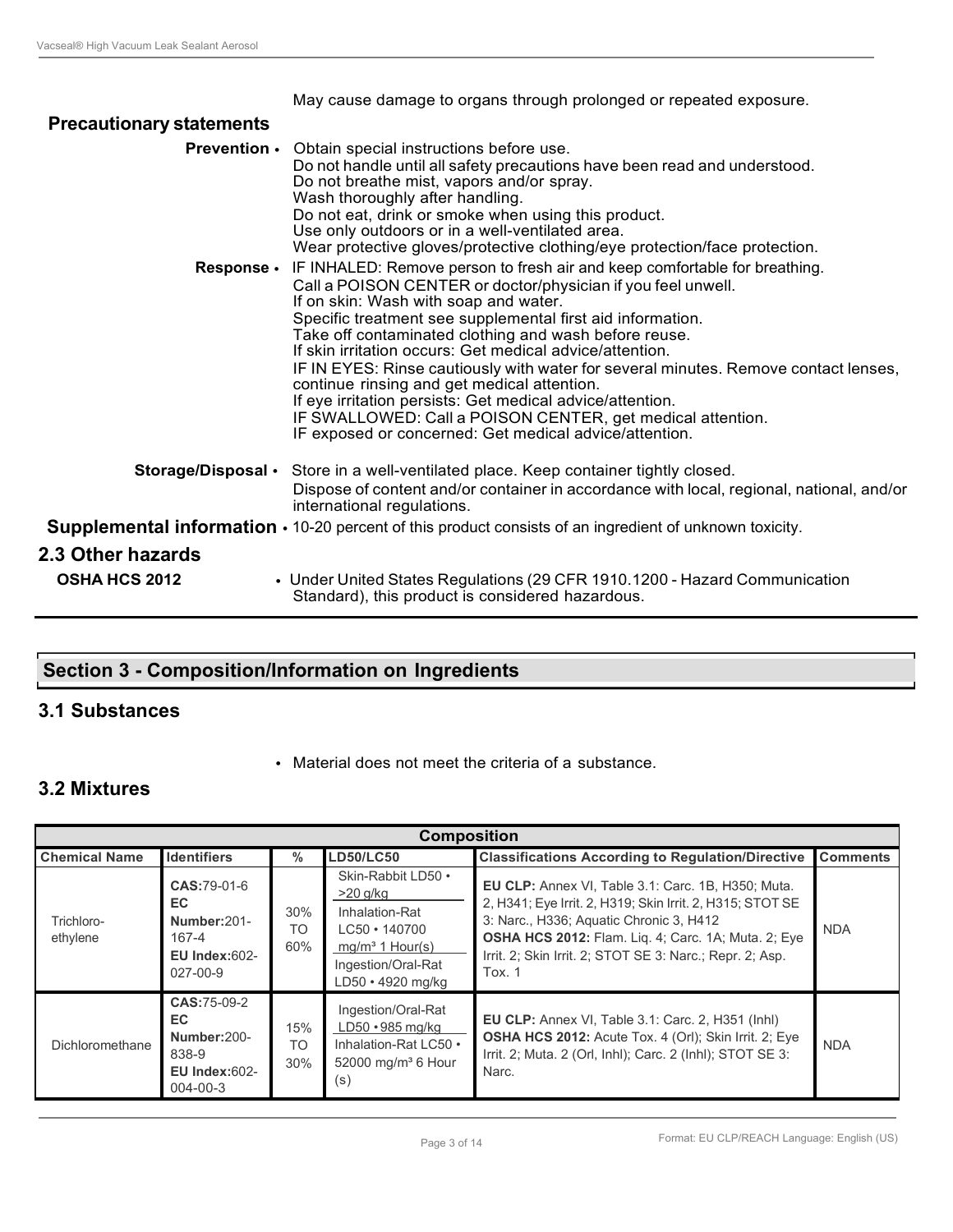| <b>HFC-134a</b> | <b>CAS:</b> 811-97-2<br>EC.<br>Number:212-<br>$377-0$                                 | 10%<br>TO.<br>20%        | Inhalation-Rat LC50 •<br>1500 $g/m^3$ 4 Hour(s)                                                                                            | <b>EU CLP: Press. Gas - Lig., H280</b><br><b>OSHA HCS 2012: Press. Gas - Lig.; Simp. Asphyx.</b>                                                                                                                                                                                                                                         | <b>NDA</b> |
|-----------------|---------------------------------------------------------------------------------------|--------------------------|--------------------------------------------------------------------------------------------------------------------------------------------|------------------------------------------------------------------------------------------------------------------------------------------------------------------------------------------------------------------------------------------------------------------------------------------------------------------------------------------|------------|
| Xylene          | CAS: 1330-20-7<br>EC.<br>Number: 215-<br>535-7<br>EU Index: $601 -$<br>$022 - 00 - 9$ | 5%<br>TO.<br>10%         | Ingestion/Oral-Rat<br>$LD50 \cdot 4300$ mg/kg<br>Inhalation-Rat<br>$LC50 \cdot 5000$ ppm 4<br>Hour(s)<br>Skin-Rabbit LD50 .<br>>1700 mg/kg | EU CLP: Annex VI, Table 3.1: Flam. Liq. 3, H226;<br>Acute Tox. 4, H312; Acute Tox. 4, H332; Skin Irrit. 2,<br>H315<br>OSHA HCS 2012: Flam. Liq. 3; Acute Tox. 4 (lnhl);<br>Skin Irrit. 2; Eye Irrit. 2; Repr. 1B (Inhl); STOT SE 3:<br>Narc.; STOT SE 3: Resp. Irrit.                                                                    | <b>NDA</b> |
| Ethylbenzene    | <b>CAS: 100-41-4</b><br>EC.<br>Number: 202-<br>849-4<br>EU Index: $601-$<br>023-00-4  | $1\%$<br><b>TO</b><br>5% | Ingestion/Oral-Rat<br>$LD50 \cdot 3500$ mg/kg<br>Skin-Rabbit LD50 •<br>17800 µL/kg                                                         | <b>EU CLP:</b> Annex VI, Table 3.1: Flam. Lig. 2, H225;<br>Acute Tox. 4, H332; STOT RE 2, H373 (Ear, Inhl); Asp.<br>Tox. 1. H304<br><b>OSHA HCS 2012:</b> Flam. Liq. 2; Acute Tox. 4 (lnhl);<br>Eye Irrit. 2; Carc. 2 (Inhl); Repr. 2 (Inhl); STOT SE 3:<br>Narc.; STOT SE 3: Resp. Irrit. (Inhl); STOT RE 2 (Ear,<br>Inhl); Asp. Tox. 1 | <b>NDA</b> |

#### *See Section 16 for full text of H-statements.*

#### **Section 4 - First Aid Measures**

#### **4.1 Description of first aid measures**

| <b>Inhalation</b>         | • Move victim to fresh air. Administer oxygen if breathing is difficult. Give artificial<br>respiration if victim is not breathing. Get medical attention immediately.                                                       |
|---------------------------|------------------------------------------------------------------------------------------------------------------------------------------------------------------------------------------------------------------------------|
| <b>Skin</b>               | • Wash skin with soap and water. Remove and wash contaminated clothing. If irritation<br>develops and persists, get medical attention.                                                                                       |
| Eye                       | • In case of contact with substance, immediately flush eyes with running water for at<br>least 20 minutes. If eye irritation persists: Get medical advice/attention.                                                         |
| Ingestion                 | • Do NOT induce vomiting. Obtain medical attention immediately if ingested.                                                                                                                                                  |
|                           | 4.2 Most important symptoms and effects, both acute and delayed                                                                                                                                                              |
|                           | • Refer to Section 11 - Toxicological Information.                                                                                                                                                                           |
|                           | 4.3 Indication of any immediate medical attention and special treatment needed                                                                                                                                               |
| <b>Notes to Physician</b> | . All treatments should be based on observed signs and symptoms of distress in the<br>patient. Consideration should be given to the possibility that overexposure to materials<br>other than this product may have occurred. |

#### **Section 5 - Firefighting Measures**

#### **5.1 Extinguishing media**

**Suitable Extinguishing Media** • Dry Chemical, water fog, foam, carbon dioxide, water spray.

**Unsuitable Extinguishing Media** • No data

#### **5.2 Special hazards arising from the substance ormixture**

**Unusual Fire and Explosion Hazards** • Cylinders may rupture, explode or become a projectile under fire conditions.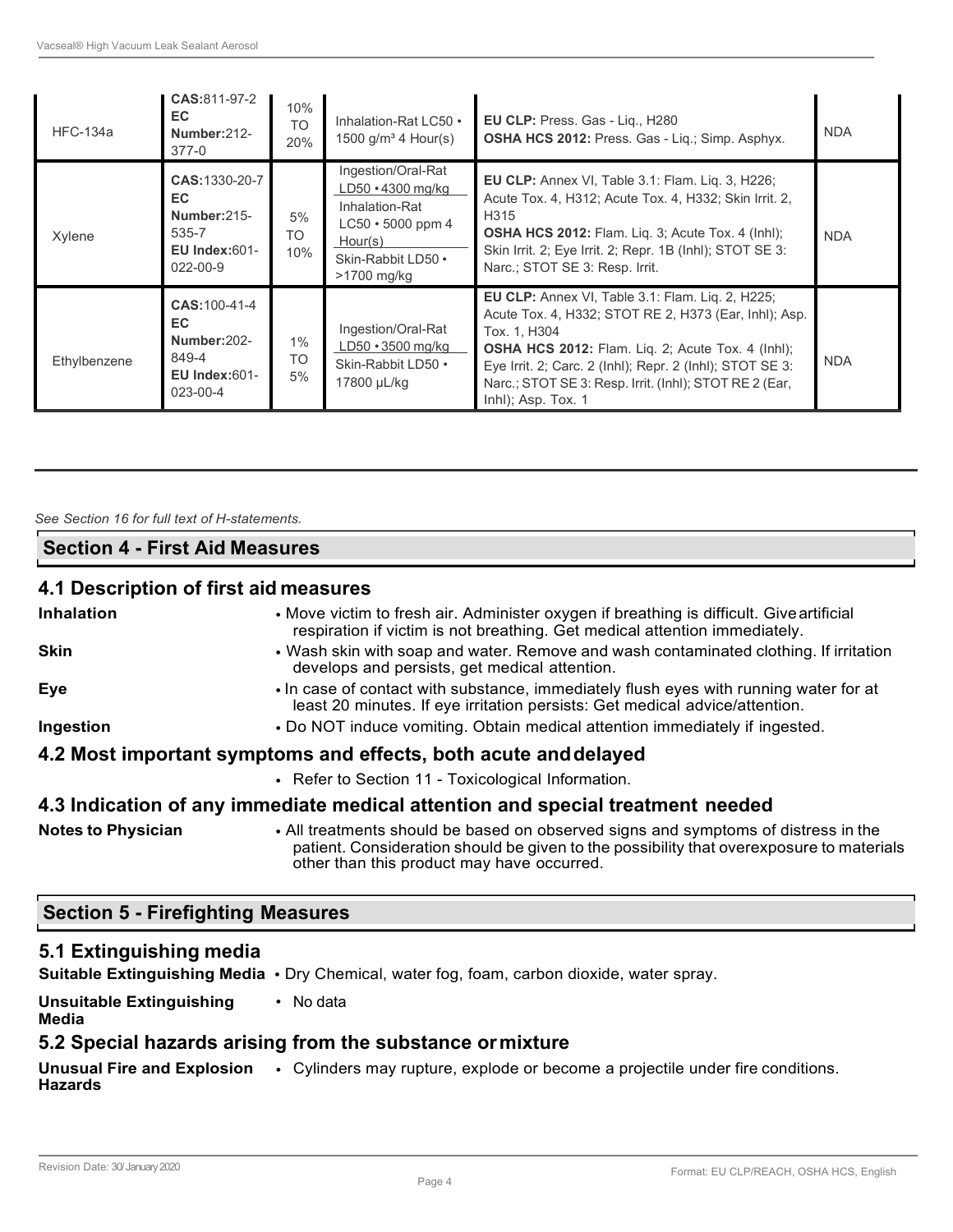**Section 6 - Accidental Release Measures**

| 6.1 Personal precautions, protective equipment and emergency procedures |                                                                                                           |  |  |  |  |
|-------------------------------------------------------------------------|-----------------------------------------------------------------------------------------------------------|--|--|--|--|
| <b>Personal Precautions</b>                                             | • Do not walk through spilled material. Use appropriate Personal Protective Equipment<br>(PPE)            |  |  |  |  |
| <b>Emergency Procedures</b>                                             | • Contain and collect spill with absorbent materials, wear PPE.                                           |  |  |  |  |
| <b>6.2 Environmental precautions</b>                                    |                                                                                                           |  |  |  |  |
|                                                                         | • Avoid run off to waterways and sewers.                                                                  |  |  |  |  |
|                                                                         | 6.3 Methods and material for containment and cleaning up                                                  |  |  |  |  |
| Containment/Clean-up<br><b>Measures</b>                                 | • Contain and collect spill, clean up with absorbent materials, wear PPE.                                 |  |  |  |  |
| 6.4 Reference to other sections                                         |                                                                                                           |  |  |  |  |
|                                                                         | • Refer to Section 8 - Exposure Controls/Personal Protection and Section 13 - Disposal<br>Considerations. |  |  |  |  |

#### **Section 7 - Handling and Storage**

#### **7.1 Precautions for safe handling**

**Handling** • Use only in well ventilated areas. Traces of benzene (carcinogen) may form if heated in air above 149°C. Wear appropriate personal protective equipment, avoid direct contact. Do not breathe mist, vapors and/or spray. Avoid contact with skin, eyes, and clothing. Wash thoroughly with soap and water after handling and before eating, drinking, or using tobacco.

#### **7.2 Conditions for safe storage, including anyincompatibilities**

**Storage**

- Store in a cool, dry, well-ventilated place. Keep away from heat, sparks, and flame.
- **7.3 Specific end use(s)**
	- This item is not for clinical or diagnostic applications, agricultural uses or for human or animal consumption. Refer to Section 1.2 - Relevant identified uses.

#### **Section 8 - Exposure Controls/Personal Protection**

#### **8.1 Control parameters**

| <b>Exposure Limits/Guidelines</b>                            |              |                 |                              |                                        |  |  |
|--------------------------------------------------------------|--------------|-----------------|------------------------------|----------------------------------------|--|--|
| <b>Result</b><br><b>NIOSH</b><br><b>OSHA</b><br><b>ACGIH</b> |              |                 |                              |                                        |  |  |
| Ethylbenzene                                                 | <b>TWAs</b>  | 20 ppm TWA      | 100 ppm TWA; 435 mg/m3 TWA   | 100 ppm TWA; 435 mg/m3 TWA             |  |  |
| $(100-41-4)$                                                 | <b>STELS</b> | Not established | 125 ppm STEL; 545 mg/m3 STEL | Not established                        |  |  |
| Xylene<br>$(1330-20-7)$                                      | <b>TWAs</b>  | 100 ppm TWA     | Not established              | 100 ppm TWA; 435 mg/m3 TWA             |  |  |
|                                                              | <b>STELS</b> | 150 ppm STEL    | Not established              | Not established                        |  |  |
| Dichloromethane                                              | <b>STELs</b> | Not established | Not established              | 125 ppm STEL (see 29 CFR<br>1910.1052) |  |  |
|                                                              |              |                 |                              |                                        |  |  |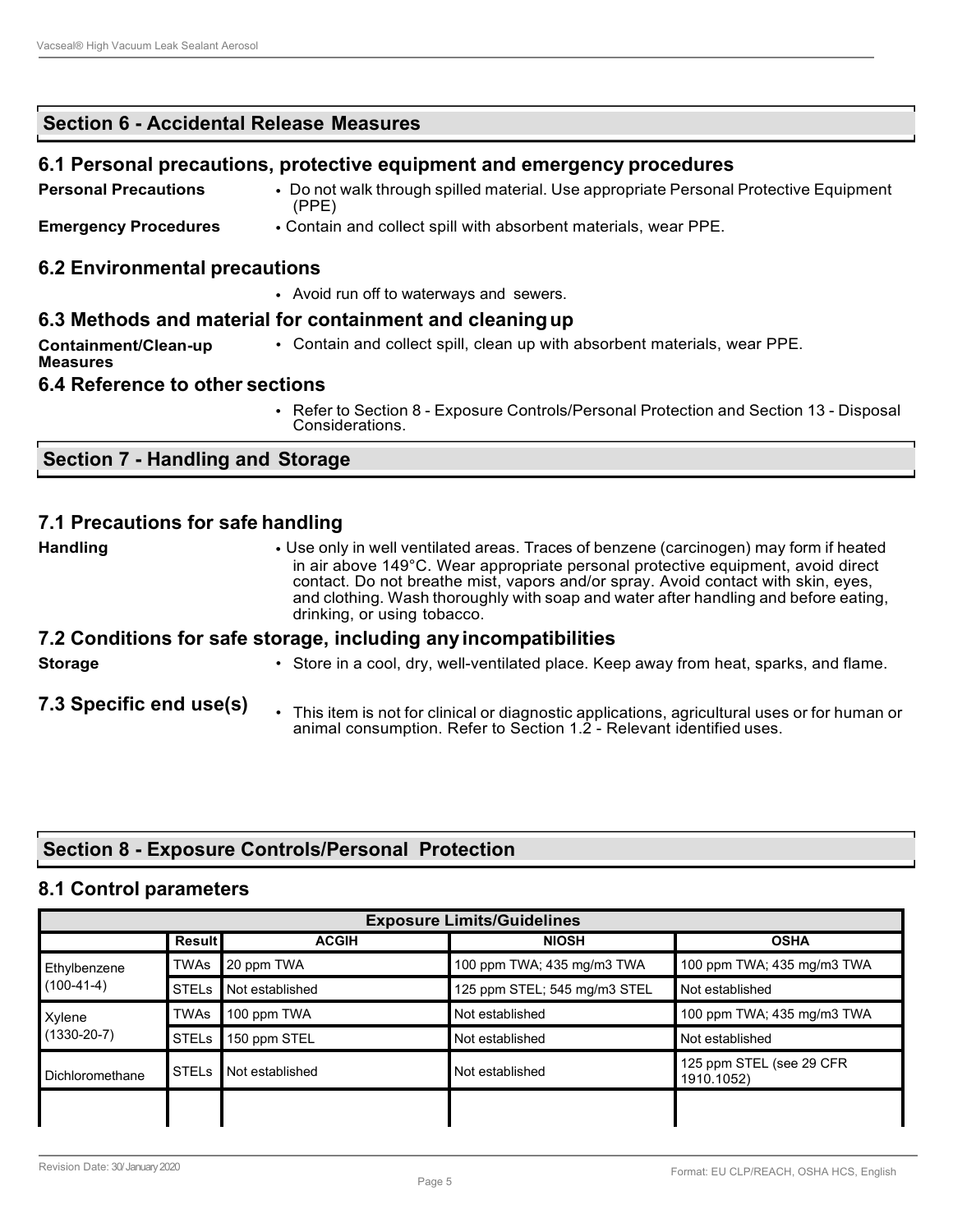| <b>Trichloroethylene</b><br>$(79-01-6)$ |      | Ceilings Not established | Not established | 200 ppm Ceiling |
|-----------------------------------------|------|--------------------------|-----------------|-----------------|
|                                         | TWAs | 10 ppm TWA               | Not established | 100 ppm TWA     |
|                                         |      | STELs 25 ppm STEL        | Not established | Not established |

#### **8.2 Exposure controls**

| <b>Engineering</b><br><b>Measures/Controls</b>                                         | • Good general ventilation should be used. Ventilation rates should be matched to<br>conditions. If applicable, use process enclosures, local exhaust ventilation, or other<br>engineering controls to maintain airborne levels below recommended exposure limits.<br>If exposure limits have not been established, maintain airborne levels to an acceptable<br>level. |  |  |
|----------------------------------------------------------------------------------------|-------------------------------------------------------------------------------------------------------------------------------------------------------------------------------------------------------------------------------------------------------------------------------------------------------------------------------------------------------------------------|--|--|
| <b>Personal Protective Equipment</b>                                                   |                                                                                                                                                                                                                                                                                                                                                                         |  |  |
| <b>Respiratory</b>                                                                     | • Follow the OSHA respirator regulations found in 29 CFR 1910.134. Use a<br>NIOSH/MSHA approved respirator if exposure limits are exceeded or symptoms are<br>experienced.                                                                                                                                                                                              |  |  |
| Eye/Face                                                                               | • Wear chemical splash safety goggles.                                                                                                                                                                                                                                                                                                                                  |  |  |
| <b>Skin/Body</b>                                                                       | • Wear appropriate gloves. Wear long sleeves and/or protective coveralls.                                                                                                                                                                                                                                                                                               |  |  |
| <b>Environmental Exposure</b><br><b>Controls</b>                                       | • Controls should be engineered to prevent release to the environment, including<br>procedures to prevent spills, atmospheric release and release to waterways. Follow<br>best practice for site management and disposal of waste.                                                                                                                                      |  |  |
| <b>Additional Protection</b><br><b>Measures</b>                                        | • An eyewash station and must be available to the work station.                                                                                                                                                                                                                                                                                                         |  |  |
| Key to abbreviations<br>ACGIH = American Conference of Governmental Industrial Hygiene | STEL = Short Term Exposure Limits are based on 15-minute exposures                                                                                                                                                                                                                                                                                                      |  |  |

OSHA = Occupational Safety and Health Administration

NIOSH = National Institute of Occupational Safety and Health TWA = Time-Weighted Averages are based on 8h/day, 40h/week exposures

### **Section 9 - Physical and Chemical Properties**

### **9.1 Information on Basic Physical and ChemicalProperties**

| <b>Material Description</b>              |                                        |                                     |                                                       |  |  |  |
|------------------------------------------|----------------------------------------|-------------------------------------|-------------------------------------------------------|--|--|--|
| <b>Physical Form</b>                     | Liquid                                 | Appearance/Description              | Colorless to pale yellow liquid with<br>solvent odor. |  |  |  |
| Color                                    | Colorless to pale yellow.              | Odor                                | Solvent odor.                                         |  |  |  |
| <b>Odor Threshold</b>                    | Data lacking                           |                                     |                                                       |  |  |  |
| <b>General Properties</b>                |                                        |                                     |                                                       |  |  |  |
| <b>Boiling Point</b>                     | > 100 °C (> 212 °F)                    | <b>Melting Point/Freezing Point</b> | Data lacking                                          |  |  |  |
| <b>Decomposition Temperature</b>         | Data lacking                           | pH                                  | Data lacking                                          |  |  |  |
| <b>Specific Gravity/Relative Density</b> | $= 1.01$ Water=1                       | <b>Water Solubility</b>             | Data lacking                                          |  |  |  |
| Viscosity                                | 105 Centistoke (cSt, cS) or<br>mm2/sec | <b>Explosive Properties</b>         | Data lacking                                          |  |  |  |
| <b>Oxidizing Properties:</b>             | Data lacking                           |                                     |                                                       |  |  |  |
| <b>Volatility</b>                        |                                        |                                     |                                                       |  |  |  |
| Vapor Pressure                           | Data lacking                           | <b>Vapor Density</b>                | Data lacking                                          |  |  |  |
| <b>Evaporation Rate</b>                  | Data lacking                           |                                     |                                                       |  |  |  |
| <b>Flammability</b>                      |                                        |                                     |                                                       |  |  |  |
| <b>Flash Point</b>                       | <b>NA</b>                              | <b>NA</b>                           | <b>NA</b>                                             |  |  |  |
| <b>LEL</b>                               | No ignition                            | <b>NA</b>                           |                                                       |  |  |  |
| Flammability (solid, gas)                | <b>NA</b>                              | Colorless                           |                                                       |  |  |  |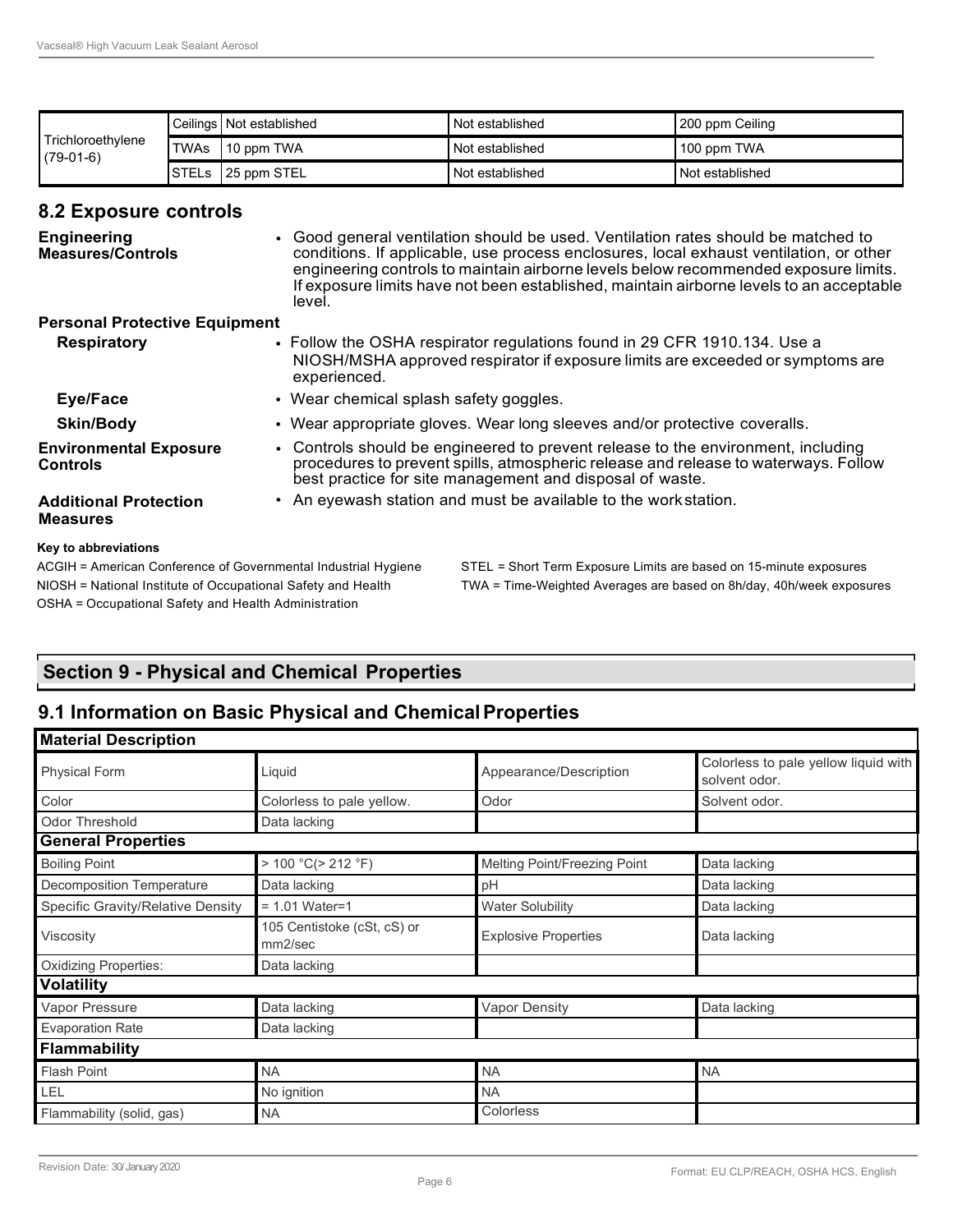#### **Environmental**

Octanol/Water Partition coefficient Data lacking

#### **9.2 Other Information**

• No additional physical and chemical parameters noted.

#### **Section 10: Stability and Reactivity**

#### **10.1 Reactivity**

• No dangerous reaction known under conditions of normal use.

#### **10.2 Chemical stability**

• Stable under normal temperatures and pressures.

#### **10.3 Possibility of hazardous reactions**

• Hazardous polymerization will not occur.

#### **10.4 Conditions to avoid**

• Excess heat.

#### **10.5 Incompatible materials**

• Oxidizing material can cause a reaction.

#### **10.6 Hazardous decomposition products**

• Carbon oxides and traces of incompletely burned carbon compounds.

#### **Section 11 - Toxicological Information**

#### **11.1 Information on toxicological effects**

| <b>Components</b>                  |                 |                                                                                                                                                                                                                                                                                                                                                                                                                                                                                                                                                                                                                                                                                                                                                                                                                                                                                                                                                                                                                                                                                                                                                                                                                                                                                                                                                                                                                                                                                                                                                                                                                                                                                                                                                                                         |  |  |  |
|------------------------------------|-----------------|-----------------------------------------------------------------------------------------------------------------------------------------------------------------------------------------------------------------------------------------------------------------------------------------------------------------------------------------------------------------------------------------------------------------------------------------------------------------------------------------------------------------------------------------------------------------------------------------------------------------------------------------------------------------------------------------------------------------------------------------------------------------------------------------------------------------------------------------------------------------------------------------------------------------------------------------------------------------------------------------------------------------------------------------------------------------------------------------------------------------------------------------------------------------------------------------------------------------------------------------------------------------------------------------------------------------------------------------------------------------------------------------------------------------------------------------------------------------------------------------------------------------------------------------------------------------------------------------------------------------------------------------------------------------------------------------------------------------------------------------------------------------------------------------|--|--|--|
| Trichloroethylene<br>(30% TO 60%)  | 79-<br>$01 - 6$ | Acute Toxicity: Ingestion/Oral-Rat LD50 · 4920 mg/kg; Inhalation-Rat LC50 · 140700 mg/m <sup>3</sup> 1 Hour(s); Skin-Rabbit<br>$LD50 \cdot 20$ mL/kg;<br>Irritation: Eye-Rabbit • 20 mg 24 Hour(s) • Moderate irritation; Skin-Rabbit • 2 mg 24 Hour(s) • Severe irritation;<br>Multi-dose Toxicity: Ingestion/Oral-Mouse TDLo · 22.4 mg/kg 32 Week(s)-Continuous; Liver: Hepatitis<br>(hepatocellular necrosis), diffuse; Skin and Appendages: After systemic exposure: Dermatitis, other;<br>Immunological Including Allergic: Autoimmune; Inhalation-Mouse TCLo . 500 ppm 4 Week(s)-Intermittent;<br>Liver:Hepatitis (hepatocellular necrosis), zonal; Endocrine:Other changes; Immunological Including<br>Allergic:Decrease in humoral immune response; Inhalation-Rat TCLo · 500 ppm 182 Day(s)-Intermittent; Kidney,<br>Ureter, and Bladder.Interstitial nephritis; Kidney, Ureter, and Bladder: Renal function tests depressed;<br>Mutagen: Sperm Morphology • Inhalation-Mouse • 100 ppm; Micronucleus test • Inhalation-Rat • 5 ppm 6 Hour(s)-<br>Continuous:<br>Reproductive: Ingestion/Oral-Rat TDLo • 1140 mg/kg (14D pre-21D post); Reproductive Effects: Specific<br>Developmental Abnormalities: Central nervous system; Ingestion/Oral-Rat TDLo · 76 mg/kg (multigenerations);<br>Reproductive Effects: Specific Developmental Abnormalities: Hepatobiliary system; Reproductive Effects: Specific<br>Developmental Abnormalities: Urogenital system; Reproductive Effects: Effects on Newborn: Growth statistics<br>(e.g., reduced weight gain);<br>Tumorigen / Carcinogen: Inhalation-Rat TCLo · 150 ppm 7 Hour(s) 2 Year(s)-Intermittent;<br>Tumorigenic:Carcinogenic by RTECS criteria; Lungs, Thorax, or Respiration:Tumors; Skin and<br>Appendages: Other: Tumors |  |  |  |
| Dichloromethane<br>$(15\%$ TO 30%) | $75-$<br>$09-2$ | Acute Toxicity: Ingestion/Oral-Rat LD50 · 985 mg/kg; Ingestion/Oral-Human LDLo · 357 mg/kg; Peripheral Nerve and<br>Sensation:Paresthesis; Behavioral:Somnolence (general depressed activity); Behavioral:Convulsions or<br>effect on seizure threshold; Ingestion/Oral-Rat TDLo · 237.8 mg/kg; Kidney, Ureter, and Bladder: Changes in<br>tubules (including acute renal failure, acute tubular necrosis); Inhalation-Rat LC50 • 52000 mg/m <sup>3</sup> 6 Hour(s);<br>Irritation: Eye-Rabbit • 162 mg • Moderate irritation; Skin-Rabbit • 810 mg 24 Hour(s) • Severe irritation;<br>Multi-dose Toxicity: Ingestion/Oral-Rat TDLo · 91 g/kg 2 Year(s)-Continuous; Behavioral: Fluid intake; Liver: Fatty                                                                                                                                                                                                                                                                                                                                                                                                                                                                                                                                                                                                                                                                                                                                                                                                                                                                                                                                                                                                                                                                              |  |  |  |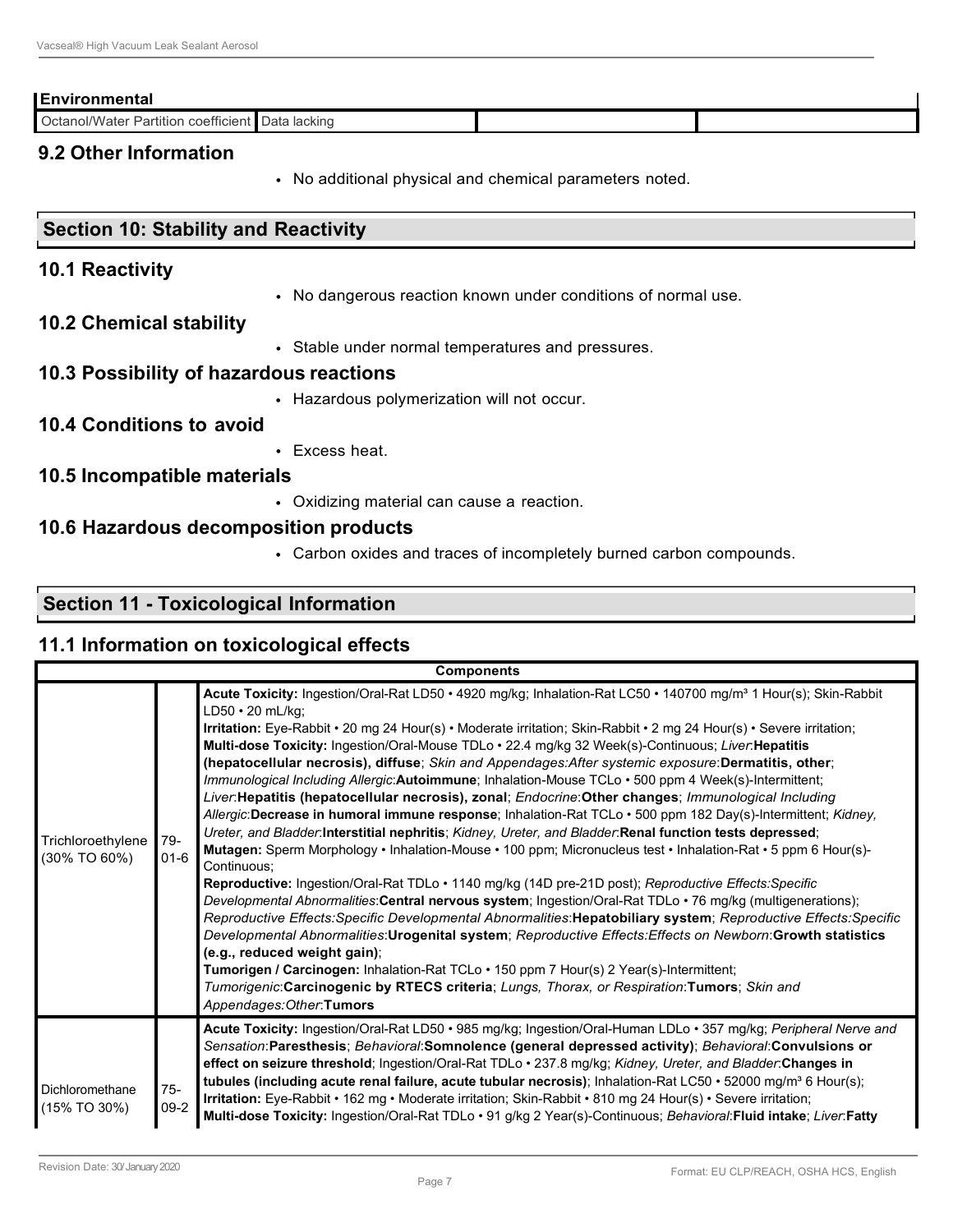|                                 |                     | Iver degeneration; Nutritional and Gross Metabolic: Gross Metabolite Changes: Weight loss or decreased<br>weight gain;<br>Mutagen: Sister chromatid exchange • Inhalation-Mouse • 13880 mg/m <sup>3</sup> 6 Hour(s) 2 Week(s)-Intermittent                                                                                                                                                                                                                                                                                                                                                                                                                                                                                                                                                                                                                                                                                                                                                                                                                                                                                                                                                                                                                                                                                                                                                                                                                                                                                                                                                                                                                                                                                                                                                                                                                                                                                                                                                                                                                                  |
|---------------------------------|---------------------|-----------------------------------------------------------------------------------------------------------------------------------------------------------------------------------------------------------------------------------------------------------------------------------------------------------------------------------------------------------------------------------------------------------------------------------------------------------------------------------------------------------------------------------------------------------------------------------------------------------------------------------------------------------------------------------------------------------------------------------------------------------------------------------------------------------------------------------------------------------------------------------------------------------------------------------------------------------------------------------------------------------------------------------------------------------------------------------------------------------------------------------------------------------------------------------------------------------------------------------------------------------------------------------------------------------------------------------------------------------------------------------------------------------------------------------------------------------------------------------------------------------------------------------------------------------------------------------------------------------------------------------------------------------------------------------------------------------------------------------------------------------------------------------------------------------------------------------------------------------------------------------------------------------------------------------------------------------------------------------------------------------------------------------------------------------------------------|
| HFC-134a (10%<br>TO 20%)        | $811 -$<br>$97-2$   | Acute Toxicity: Inhalation-Rat LC50 · 1500 g/m <sup>3</sup> 4 Hour(s)                                                                                                                                                                                                                                                                                                                                                                                                                                                                                                                                                                                                                                                                                                                                                                                                                                                                                                                                                                                                                                                                                                                                                                                                                                                                                                                                                                                                                                                                                                                                                                                                                                                                                                                                                                                                                                                                                                                                                                                                       |
| Xylene (5% TO<br>$10%$ )        | 1330<br>$-20-$<br>7 | Acute Toxicity: Ingestion/Oral-Rat LD50 • 4300 mg/kg; Liver:Other changes; Kidney, Ureter, and Bladder:Other<br>changes; Inhalation-Rat LC50 • 5000 ppm 4 Hour(s); Inhalation-Man LCLo • 10000 ppm 6 Hour(s); Behavioral: General<br>anesthetic; Lungs, Thorax, or Respiration: Cyanosis; Blood: Other changes; Inhalation-Human TCLo · 200 ppm;<br>Sense Organs and Special Senses: Olfaction: Other changes; Sense Organs and Special Senses: Eye: Conjunctive<br>irritation; Lungs, Thorax, or Respiration: Other changes; Skin-Rabbit LD50 · >1700 mg/kg;<br>Irritation: Eye-Rabbit • 5 mg 24 Hour(s) • Severe irritation; Skin-Rabbit • 500 mg 24 Hour(s) • Moderate irritation;<br>Reproductive: Inhalation-Rabbit TCLo · 1 g/m <sup>3</sup> 24 Hour(s)(7-20D preg); Reproductive Effects: Effects on<br>Fertility: Abortion; Inhalation-Rat TCLo · 50 mg/m <sup>3</sup> 6 Hour(s)(1-21D preg); Reproductive Effects: Effects on<br>Fertility:Post-implantation mortality; Reproductive Effects: Effects on Embryo or Fetus: Fetotoxicity (except<br>death, e.g., stunted fetus); Reproductive Effects: Specific Developmental Abnormalities: Craniofacial (including<br>nose and tongue); Inhalation-Rat TDLo · 200 ppm 6 Hour(s)(4-20D preg); Reproductive Effects: Specific<br>Developmental Abnormalities:Musculoskeletal system; Reproductive Effects:Effects on Newborn:Behavioral                                                                                                                                                                                                                                                                                                                                                                                                                                                                                                                                                                                                                                                                              |
| Ethylbenzene (1% 100-<br>TO 5%) | $41 - 4$            | Acute Toxicity: Ingestion/Oral-Rat LD50 · 3500 mg/kg; Inhalation-Guinea Pig LCLo · 2500 ppm 8 Hour(s);<br>Behavioral: Coma; Inhalation-Human TCLo · 21700 mg/m <sup>3</sup> ; Behavioral: Antipsychotic; Inhalation-Mouse TCLo · 600<br>ppm 6 Minute(s); Lungs, Thorax, or Respiration: Respiratory depression; Skin-Rabbit LD50 • 17800 µL/kg;<br>Irritation: Eye-Rabbit · 500 mg · Severe irritation; Skin-Rabbit · 15 mg 24 Hour(s)-Open · Mild irritation;<br>Multi-dose Toxicity: Inhalation-Rat TCLo · 550 ppm 8 Hour(s) 5 Day(s)-Intermittent; Sense Organs and Special<br>Senses: Ear: Change in acuity; Sense Organs and Special Senses: Ear: Changes in cochlear structure or<br>function; Inhalation-Rat TDLo · 200 ppm 13 Week(s)-Intermittent; Sense Organs and Special Senses: Ear: Changes in<br>cochlear structure or function:<br>Mutagen: Specific locus test • Intraperitoneal-Mouse • 754 µmol/L; Micronucleus test • Unreported Route-Hamster •<br>Embryo (Somatic cell) • 25 mg/L; Sister chromatid exchange • Unreported Route-Human • Lymphocyte (Somatic cell) •<br>10 mmol/L; Mutation in Mammalian Somatic Cells • Unreported Route-Mouse • Lymphocyte (Somatic cell) • 80 mg/L;<br>Reproductive: Inhalation-Rabbit TCLo · 1 g/m <sup>3</sup> 24 Hour(s)(7-20D preg); Reproductive Effects: Effects on<br>Fertility: Abortion; Inhalation-Rat TCLo · 1000 ppm (6-20D preg); Reproductive Effects: Effects on Embryo or<br>Fetus: Fetotoxicity (except death, e.g., stunted fetus); Inhalation-Rat TCLo · 96 ppm 7 Hour(s)(1-19D preg);<br>Reproductive Effects: Specific Developmental Abnormalities: Musculoskeletal system;<br>Tumorigen / Carcinogen: Inhalation-Rat TCLo · 750 ppm 6 Hour(s) 2 Year(s)-Intermittent;<br>Tumorigenic: Carcinogenic by RTECS criteria; Kidney, Ureter, and Bladder: Tumors; Inhalation-Rat TCLo · 23400<br>mg/kg 104 Week(s)-Intermittent; Tumorigenic:Equivocal tumorigenic agent by RTECS criteria; Kidney, Ureter, and<br>Bladder:Kidney tumors: Reproductive Effects:Tumorigenic Effects:Testicular tumors |

| <b>GHS Properties</b>            | <b>Classification</b>                                                                               |
|----------------------------------|-----------------------------------------------------------------------------------------------------|
| <b>Acute toxicity</b>            | EU/CLP · Data lacking<br><b>OSHA HCS 2012</b> • Acute Toxicity - Oral 4 - ATEmix (Orl) = 1896 mg/kg |
| <b>Skin corrosion/Irritation</b> | EU/CLP • Skin Irritation 2<br><b>OSHA HCS 2012 •</b> Skin Irritation 2                              |
| Serious eye damage/Irritation    | EU/CLP • Eye Irritation 2<br>OSHA HCS 2012 . Eye Irritation 2                                       |
| <b>Skin sensitization</b>        | <b>EU/CLP</b> • Data lacking<br><b>OSHA HCS 2012 •</b> Data lacking                                 |
| <b>Respiratory sensitization</b> | EU/CLP . Data lacking<br><b>OSHA HCS 2012 •</b> Data lacking                                        |
| <b>Aspiration Hazard</b>         | EU/CLP · Data lacking<br><b>OSHA HCS 2012 •</b> Data lacking                                        |
| Carcinogenicity                  | <b>EU/CLP</b> • Carcinogenicity 1B; May cause cancer<br><b>OSHA HCS 2012 • Carcinogenicity 1A</b>   |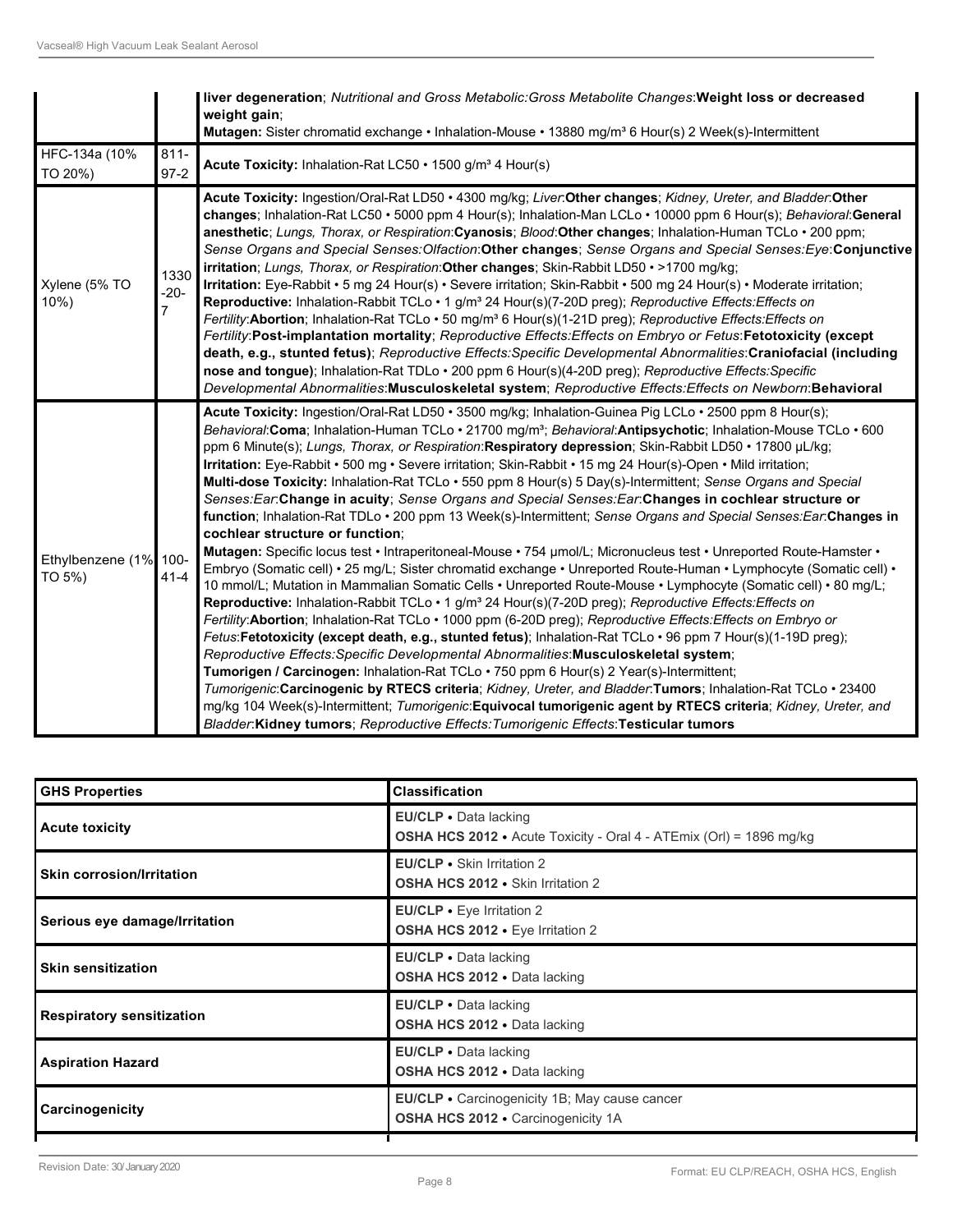| <b>Germ Cell Mutagenicity</b>    | <b>EU/CLP • Germ Cell Mutagenicity 2</b><br>OSHA HCS 2012 . Germ Cell Mutagenicity 2                                                                                            |
|----------------------------------|---------------------------------------------------------------------------------------------------------------------------------------------------------------------------------|
| <b>Toxicity for Reproduction</b> | <b>EU/CLP</b> • Data lacking<br><b>OSHA HCS 2012 •</b> Toxic to Reproduction 1B                                                                                                 |
| <b>STOT-SE</b>                   | <b>EU/CLP •</b> Specific Target Organ Toxicity Single Exposure 3: Narcotic Effects<br><b>OSHA HCS 2012 •</b> Specific Target Organ Toxicity Single Exposure 3: Narcotic Effects |
| <b>STOT-RE</b>                   | <b>EU/CLP</b> • Data lacking<br><b>OSHA HCS 2012 •</b> Specific Target Organ Toxicity Repeated Exposure 2                                                                       |

## **Potential Health Effects**

#### **Inhalation Acute (Immediate)** • May affect the central nervous system. Symptoms may include dizziness, drowsiness, lethargy, coma and death. **Chronic (Delayed)** • Exposure to relatively low concentrations of ethylbenzene for several days to weeks resulted in potentially irreversible damage to the inner ear and hearing of animals. **Skin Acute (Immediate)** • Causes skin irritation. **Chronic (Delayed)** • No data available **Eye Acute (Immediate)** • Causes serious eye irritation. **Chronic (Delayed)** • No data available **Ingestion Acute (Immediate)** • Harmful if swallowed. **Chronic (Delayed)** • No data available **Mutagenic Effects** • Repeated and prolonged exposure may cause mutageniceffects.

**Carcinogenic Effects** • Repeated and prolonged exposure may cause cancer.

| <b>Carcinogenic Effects</b> |            |                                       |                              |                                                  |  |  |
|-----------------------------|------------|---------------------------------------|------------------------------|--------------------------------------------------|--|--|
|                             | <b>NTP</b> |                                       |                              |                                                  |  |  |
| Ethylbenzene                | 100-41-4   | Not Listed                            | Group 2B-Possible Carcinogen | Not Listed                                       |  |  |
| Dichloromethane             | 75-09-2    | Specifically,<br>Regulated Carcinogen | Group 2A-Probable Carcinogen | Reasonably Anticipated to be<br>Human Carcinogen |  |  |
| Trichloroethylene           | 79-01-6    | Not Listed                            | Group 1-Carcinogenic         | Reasonably Anticipated to be<br>Human Carcinogen |  |  |

**Reproductive Effects** • Repeated and prolonged exposure may cause reproductive effects.

#### **Key to abbreviations**

LC = Lethal Concentration

LD = Lethal Dose

TC = Toxic Concentration

TD = Toxic Dose

### **Section 12 - Ecological Information**

### **12.1 Toxicity**

|                                                      | CAS        |                                                                                                                                                                                                                                               |
|------------------------------------------------------|------------|-----------------------------------------------------------------------------------------------------------------------------------------------------------------------------------------------------------------------------------------------|
| Vacseal® High Vacuum Leak<br>Sealant, Aerosol, Clear | <b>NDA</b> | Aquatic Toxicity-Fish: 4 Day(s) LC50 16 mg/L Comments: Trichloroethylene (79-01-6) 14<br>Day(s) NOEC 3.1 mg/L Comments: Trichloroethylene (79-01-6)<br>Aquatic Toxicity-Algae and Other Aquatic Plant(s): 3 Day(s) EC50 Green Algae 35.1-38.2 |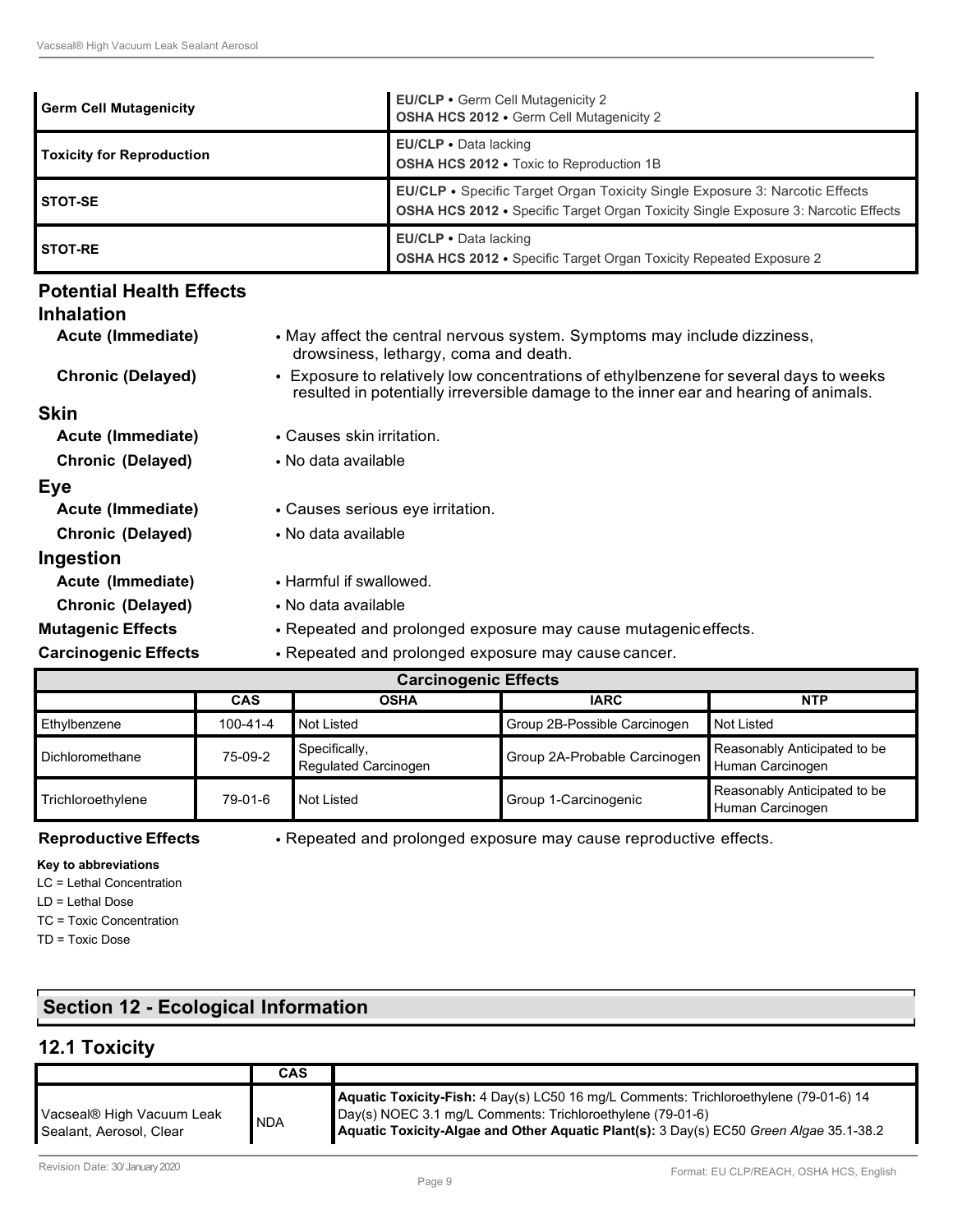• Harmful to aquatic life with long lasting effects.

#### **12.2 Persistence and degradability**

• Material data lacking.

#### **12.3 Bio accumulative potential**

- Material data lacking.
- **12.4 Mobility in Soil**
- Material data lacking.

#### **12.5 Results of PBT and vPvB assessment**

• No PBT and vPvB assessment has been conducted.

#### **12.6 Other adverse effects**

• No studies have been found.

#### **Section 13 - Disposal Considerations**

#### **13.1 Waste treatment methods**

- 
- **Product waste** Dispose of content and/or container in accordance with local, regional, national, and/or international regulations.
- 
- **Packaging waste** Dispose of content and/or container in accordance with local, regional, national, and/or international regulations.

#### **Section 14 - Transport Information**

|                  | <b>14.1 UN</b><br>number | 14.2 UN proper shipping<br>14.3 Transport<br>hazard class(es)<br>group<br>name |     | 14.4 Packing   | <b>14.5 Environmental</b><br>hazards |
|------------------|--------------------------|--------------------------------------------------------------------------------|-----|----------------|--------------------------------------|
| <b>DOT</b>       | <b>UN1950</b>            | Aerosols, non-flammable, (each not<br>exceeding 1 L capacity)                  | 2.2 | $\mathbb{H}$   | <b>NDA</b>                           |
| <b>IMO/IMDG</b>  | <b>UN1950</b>            | Aerosols, non-flammable, (each not<br>exceeding 1 L capacity)                  | 2.2 | $\mathbf{III}$ | <b>NDA</b>                           |
| <b>IATA/ICAO</b> | <b>UN1950</b>            | Aerosols, non-flammable, (each not<br>exceeding 1 L capacity)                  | 2.2 | $\mathbf{III}$ | <b>NDA</b>                           |

**14.6 Special precautions for**  • None specified.

**user 14.7 Transport in bulk according to Annex II of Marpol and the IBC Code**

• Data lacking.

#### **Section 15 - Regulatory Information**

#### **15.1 Safety, health and environmental regulations/legislation specific for the substance or mixture**

**SARA Hazard Classifications** • Acute, Chronic, Fire

| Inventory       |                                                                                                |     |    |     |    |     |  |
|-----------------|------------------------------------------------------------------------------------------------|-----|----|-----|----|-----|--|
| Component       | CAS<br><b>TSCA</b><br><b>EU EINECS</b><br><b>EU ELNICS</b><br>Canada DSL<br><b>Canada NDSL</b> |     |    |     |    |     |  |
| Dichloromethane | 75-09-2                                                                                        | Yes | No | Yes | No | Yes |  |
|                 |                                                                                                |     |    |     |    |     |  |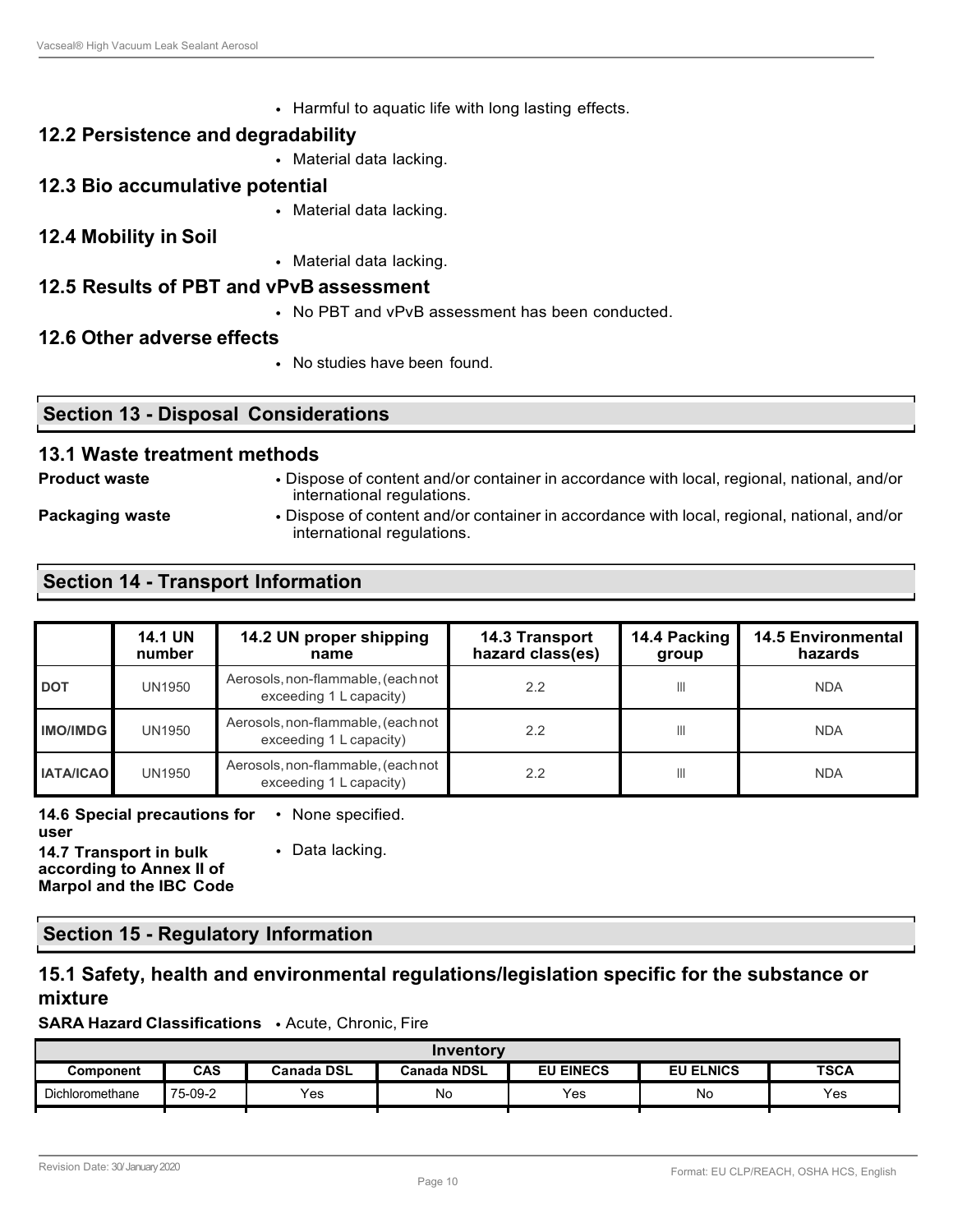| Ethylbenzene      | $100 - 41 - 4$ | Yes | No | Yes | No | Yes |
|-------------------|----------------|-----|----|-----|----|-----|
| Trichloroethylene | 79-01-6        | Yes | No | Yes | No | Yes |
| <b>HFC-134a</b>   | 811-97-2       | Yes | No | Yes | No | Yes |
| Xylene            | 1330-20-7      | Yes | No | Yes | No | Yes |

### **Canada**

| ⊺Labor <sup>.</sup>                                 |                |                     |
|-----------------------------------------------------|----------------|---------------------|
| Canada - WHMIS 1988 - Classifications of Substances |                |                     |
| $\cdot$ HFC-134a                                    | 811-97-2       | A                   |
| • Ethylbenzene                                      | $100 - 41 - 4$ | <b>B2, D2A, D2B</b> |
| • Xylene                                            | 1330-20-7      | <b>B2, D2A, D2B</b> |
| • Dichloromethane                                   | 75-09-2        | D1B, D2A, D2B       |
| • Trichloroethylene                                 | 79-01-6        | D1B, D2A, D2B       |
| Canada - WHMIS 1988 - Ingredient Disclosure List    |                |                     |
| $\cdot$ HFC-134a                                    | 811-97-2       | Not Listed          |
| • Ethylbenzene                                      | $100 - 41 - 4$ | $0.1 \%$            |
| • Xylene                                            | 1330-20-7      | Not Listed          |
| • Dichloromethane                                   | 75-09-2        | 0.1%                |
| • Trichloroethylene                                 | 79-01-6        | 1%                  |
| ⊧Environment                                        |                |                     |

• Dichloromethane 75-09-2

• Xylene  $\sim$  1330-20-7  $\sim$  1330-20-7  $\sim$  1510  $\sim$  1510  $\sim$  1510  $\sim$  1510  $\sim$  1510  $\sim$  1510  $\sim$  1510  $\sim$  1510  $\sim$  1510  $\sim$  1510  $\sim$  1510  $\sim$  1510  $\sim$  1510  $\sim$  1510  $\sim$  1510  $\sim$  1510  $\sim$  1510  $\sim$  1510  $\$ 

• HFC-134a 811-97-2 Not Listed • Ethylbenzene Not Listed Not Listed Not Listed Not Listed Not Listed Not Listed Not Listed Not Listed Not Listed

• Trichloroethylene 79-01-6

# **United States**

**Canada - CEPA - Priority Substances List**

| ⊧Labor                                                               |                |                                                                                                                                           |
|----------------------------------------------------------------------|----------------|-------------------------------------------------------------------------------------------------------------------------------------------|
| U.S. - OSHA - Process Safety Management - Highly Hazardous Chemicals |                |                                                                                                                                           |
| $\cdot$ HFC-134a                                                     | 811-97-2       | Not Listed                                                                                                                                |
| • Ethylbenzene                                                       | $100 - 41 - 4$ | Not Listed                                                                                                                                |
| • Xylene                                                             | 1330-20-7      | Not Listed                                                                                                                                |
| • Dichloromethane                                                    | 75-09-2        | Not Listed                                                                                                                                |
| • Trichloroethylene                                                  | 79-01-6        | Not Listed                                                                                                                                |
| U.S. - OSHA - Specifically Regulated Chemicals                       |                |                                                                                                                                           |
| $\cdot$ HFC-134a                                                     | 811-97-2       | Not Listed                                                                                                                                |
| • Ethylbenzene                                                       | $100 - 41 - 4$ | Not Listed                                                                                                                                |
| • Xylene                                                             | 1330-20-7      | Not Listed                                                                                                                                |
| • Dichloromethane                                                    | 75-09-2        | 125 ppm STEL (See 29 CFR)<br>1910.1052, 15 min); 12.5 ppm<br>Action Level (See 29 CFR<br>1910.1052); 25 ppm TWA (See<br>29 CFR 1910.1052) |
| • Trichloroethylene                                                  | 79-01-6        | Not Listed                                                                                                                                |
|                                                                      |                |                                                                                                                                           |

Priority Substance List 1 (substance considered toxic) Priority Substance List 1 (substance considered toxic)

toxic)

Priority Substance List 1 (substance not considered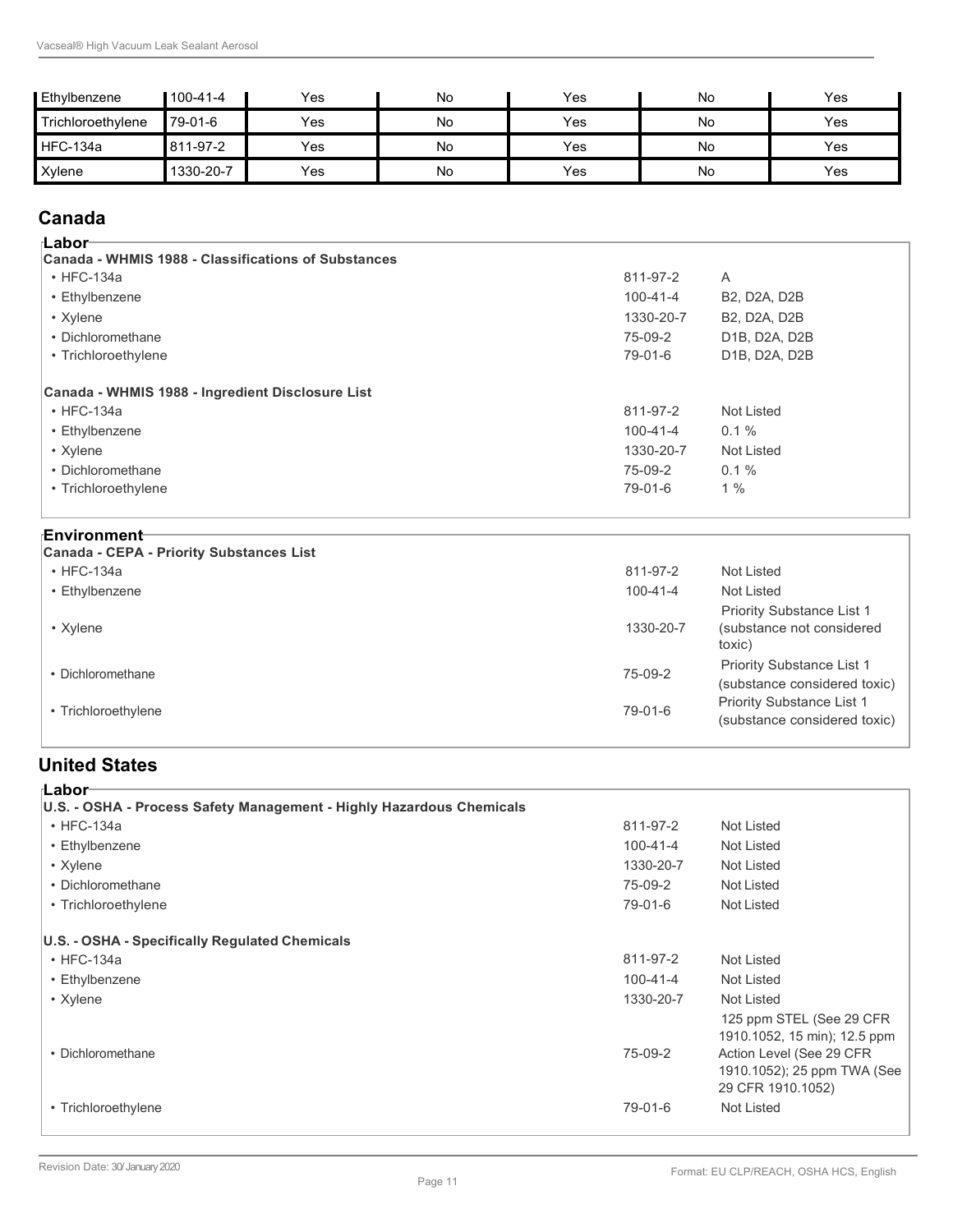| Environment-                                                              |                |                                             |
|---------------------------------------------------------------------------|----------------|---------------------------------------------|
| U.S. - CAA (Clean Air Act) - 1990 Hazardous Air Pollutants                |                |                                             |
| $\cdot$ HFC-134a                                                          | 811-97-2       | Not Listed                                  |
| • Ethylbenzene                                                            | $100 - 41 - 4$ | (listed under Ethyl benzene)                |
| • Xylene                                                                  | 1330-20-7      | (isomers and mixtures)                      |
| • Dichloromethane                                                         | 75-09-2        |                                             |
| • Trichloroethylene                                                       | 79-01-6        |                                             |
| U.S. - CERCLA/SARA - Hazardous Substances and their Reportable Quantities |                |                                             |
| $\cdot$ HFC-134a                                                          | 811-97-2       | Not Listed                                  |
| Ethylbenzene                                                              | $100 - 41 - 4$ | 1000 lb final RQ; 454 kg final<br><b>RQ</b> |
| Xylene                                                                    | 1330-20-7      | 100 lb final RQ; 45.4 kg final<br><b>RQ</b> |
| Dichloromethane                                                           | 75-09-2        | 1000 lb final RQ; 454 kg final<br><b>RQ</b> |
| • Trichloroethylene                                                       | 79-01-6        | 100 lb final RQ; 45.4 kg final<br><b>RQ</b> |
| U.S. - CERCLA/SARA - Radionuclides and Their Reportable Quantities        |                |                                             |
| $\cdot$ HFC-134a                                                          | 811-97-2       | Not Listed                                  |
| • Ethylbenzene                                                            | $100 - 41 - 4$ | Not Listed                                  |
| • Xylene                                                                  | 1330-20-7      | Not Listed                                  |
| • Dichloromethane                                                         | 75-09-2        | Not Listed                                  |
| • Trichloroethylene                                                       | 79-01-6        | Not Listed                                  |
| U.S. - CERCLA/SARA - Section 302 Extremely Hazardous Substances EPCRA RQs |                |                                             |
| $\cdot$ HFC-134a                                                          | 811-97-2       | Not Listed                                  |
| • Ethylbenzene                                                            | $100 - 41 - 4$ | Not Listed                                  |
| • Xylene                                                                  | 1330-20-7      | Not Listed                                  |
| • Dichloromethane                                                         | 75-09-2        | Not Listed                                  |
| • Trichloroethylene                                                       | 79-01-6        | Not Listed                                  |
| U.S. - CERCLA/SARA - Section 302 Extremely Hazardous Substances TPQs      |                |                                             |
| $\cdot$ HFC-134a                                                          | 811-97-2       | Not Listed                                  |
| • Ethylbenzene                                                            | $100 - 41 - 4$ | Not Listed                                  |
| • Xylene                                                                  | 1330-20-7      | Not Listed                                  |
| • Dichloromethane                                                         | 75-09-2        | Not Listed                                  |
| • Trichloroethylene                                                       | 79-01-6        | Not Listed                                  |
| U.S. - CERCLA/SARA - Section 313 - Emission Reporting<br>$\cdot$ HFC-134a | 811-97-2       | Not Listed                                  |
|                                                                           |                | $0.1\%$ de minimis                          |
| • Ethylbenzene                                                            | $100 - 41 - 4$ | concentration<br>1.0 % de minimis           |
| • Xylene                                                                  | 1330-20-7      | concentration<br>$0.1\%$ de minimis         |
| • Dichloromethane                                                         | 75-09-2        | concentration<br>$0.1\%$ de minimis         |
| • Trichloroethylene                                                       | 79-01-6        | concentration                               |
| U.S. - CERCLA/SARA - Section 313 - PBT Chemical Listing                   |                |                                             |
| $\cdot$ HFC-134a                                                          | 811-97-2       | Not Listed                                  |
| • Ethylbenzene                                                            | $100 - 41 - 4$ | Not Listed                                  |
| • Xylene                                                                  | 1330-20-7      | Not Listed                                  |
| • Dichloromethane                                                         | 75-09-2        | Not Listed                                  |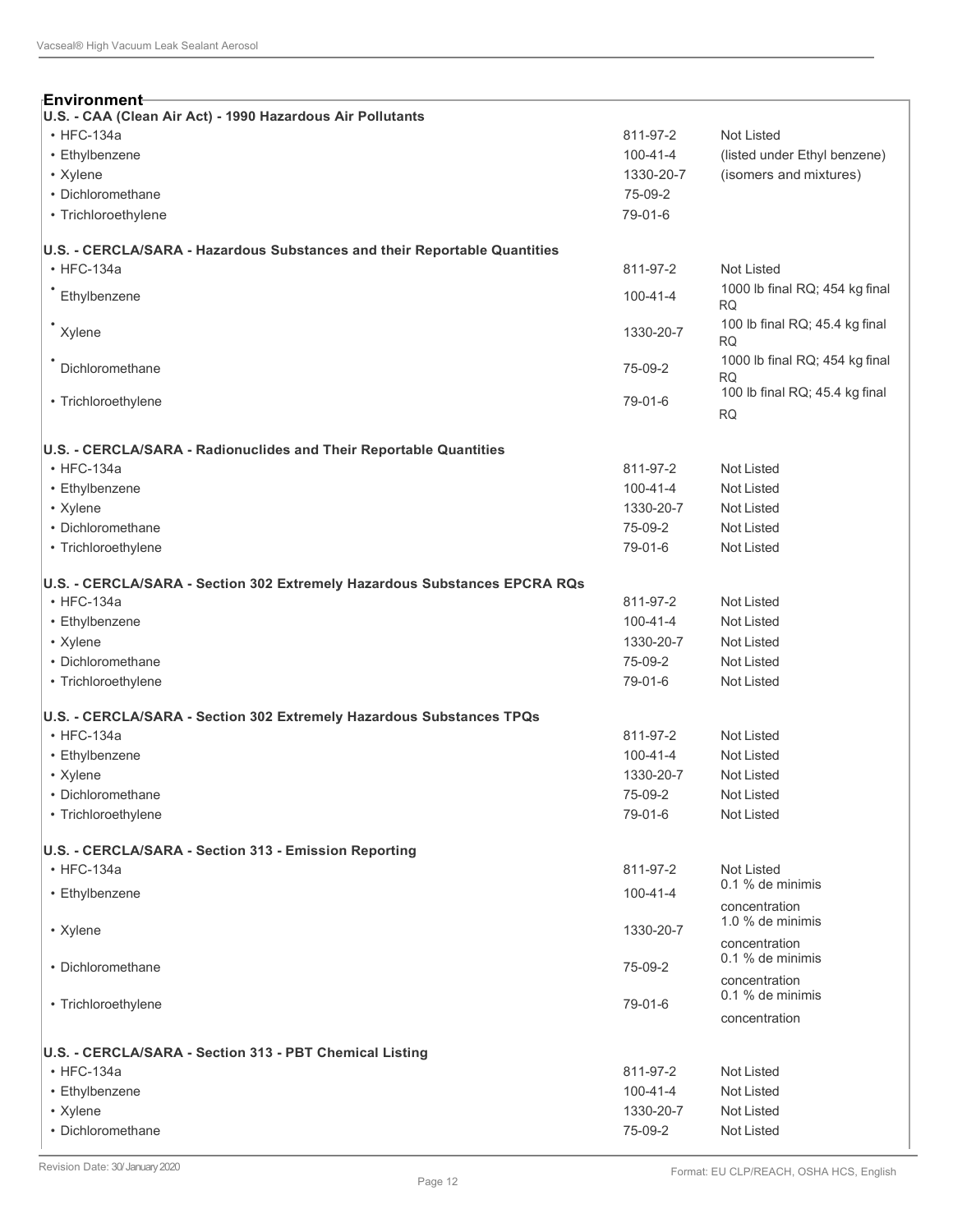• Trichloroethylene 79-01-6 Not Listed

#### **United States - California**

| <sub>⊩</sub> Environment⊣                                   |                |                       |
|-------------------------------------------------------------|----------------|-----------------------|
| U.S. - California - Proposition 65 - Carcinogens List       |                |                       |
| $\cdot$ HFC-134a                                            | 811-97-2       | Not Listed            |
| • Ethylbenzene                                              | $100 - 41 - 4$ | carcinogen, 6/11/2004 |
| • Xylene                                                    | 1330-20-7      | Not Listed            |
| • Dichloromethane                                           | 75-09-2        | carcinogen, 4/1/1988  |
| • Trichloroethylene                                         | 79-01-6        | carcinogen, 4/1/1988  |
| U.S. - California - Proposition 65 - Developmental Toxicity |                |                       |
| $\cdot$ HFC-134a                                            | 811-97-2       | Not Listed            |

| • Dichloromethane                                                         | 75-09-2        | <b>Not Listed</b>                                     |
|---------------------------------------------------------------------------|----------------|-------------------------------------------------------|
| • Trichloroethylene                                                       | 79-01-6        | developmental toxicity,                               |
|                                                                           |                | 1/31/2014                                             |
| U.S. - California - Proposition 65 - Maximum Allowable Dose Levels (MADL) |                |                                                       |
| $\cdot$ HFC-134a                                                          | 811-97-2       | <b>Not Listed</b>                                     |
| • Ethylbenzene                                                            | $100 - 41 - 4$ | Not Listed                                            |
| • Xylene                                                                  | 1330-20-7      | <b>Not Listed</b>                                     |
| • Dichloromethane                                                         | 75-09-2        | <b>Not Listed</b>                                     |
| • Trichloroethylene                                                       | 79-01-6        | <b>Not Listed</b>                                     |
| U.S. - California - Proposition 65 - No Significant Risk Levels (NSRL)    |                |                                                       |
| $\cdot$ HFC-134a                                                          | 811-97-2       | Not Listed                                            |
| Ethylbenzene                                                              | $100 - 41 - 4$ | 54 µg/day NSRL (inhalation);<br>41 µg/day NSRL (oral) |
| • Xylene                                                                  | 1330-20-7      | <b>Not Listed</b>                                     |
| Dichloromethane                                                           | 75-09-2        | 200 µg/day NSRL (inhalation);<br>50 µg/day NSRL       |
| • Trichloroethylene                                                       | 79-01-6        | 14 µg/day NSRL (oral); 50                             |
|                                                                           |                | µg/day NSRL (inhalation)                              |
| U.S. - California - Proposition 65 - Reproductive Toxicity - Female       |                |                                                       |
| $\cdot$ HFC-134a                                                          | 811-97-2       | <b>Not Listed</b>                                     |
| • Ethylbenzene                                                            | $100 - 41 - 4$ | <b>Not Listed</b>                                     |
| • Xylene                                                                  | 1330-20-7      | <b>Not Listed</b>                                     |
| • Dichloromethane                                                         | 75-09-2        | <b>Not Listed</b>                                     |
| • Trichloroethylene                                                       | 79-01-6        | Not Listed                                            |
| U.S. - California - Proposition 65 - Reproductive Toxicity - Male         |                |                                                       |
| $\cdot$ HFC-134a                                                          | 811-97-2       | <b>Not Listed</b>                                     |
| • Ethylbenzene                                                            | $100 - 41 - 4$ | Not Listed                                            |

• Ethylbenzene Not Listed Not Listed Not Listed Not Listed Not Listed Not Listed Not Listed Not Listed Not Listed • Xylene 1330-20-7 Not Listed

#### • Dichloromethane 75-09-2 Not Listed • Trichloroethylene **1990** male reproductive toxicity,

#### **15.2 Chemical Safety Assessment**

• No Chemical Safety Assessment has been carried out.

#### **15.3 Other Information**

1/31/14

• Xylene 1330-20-7 Not Listed